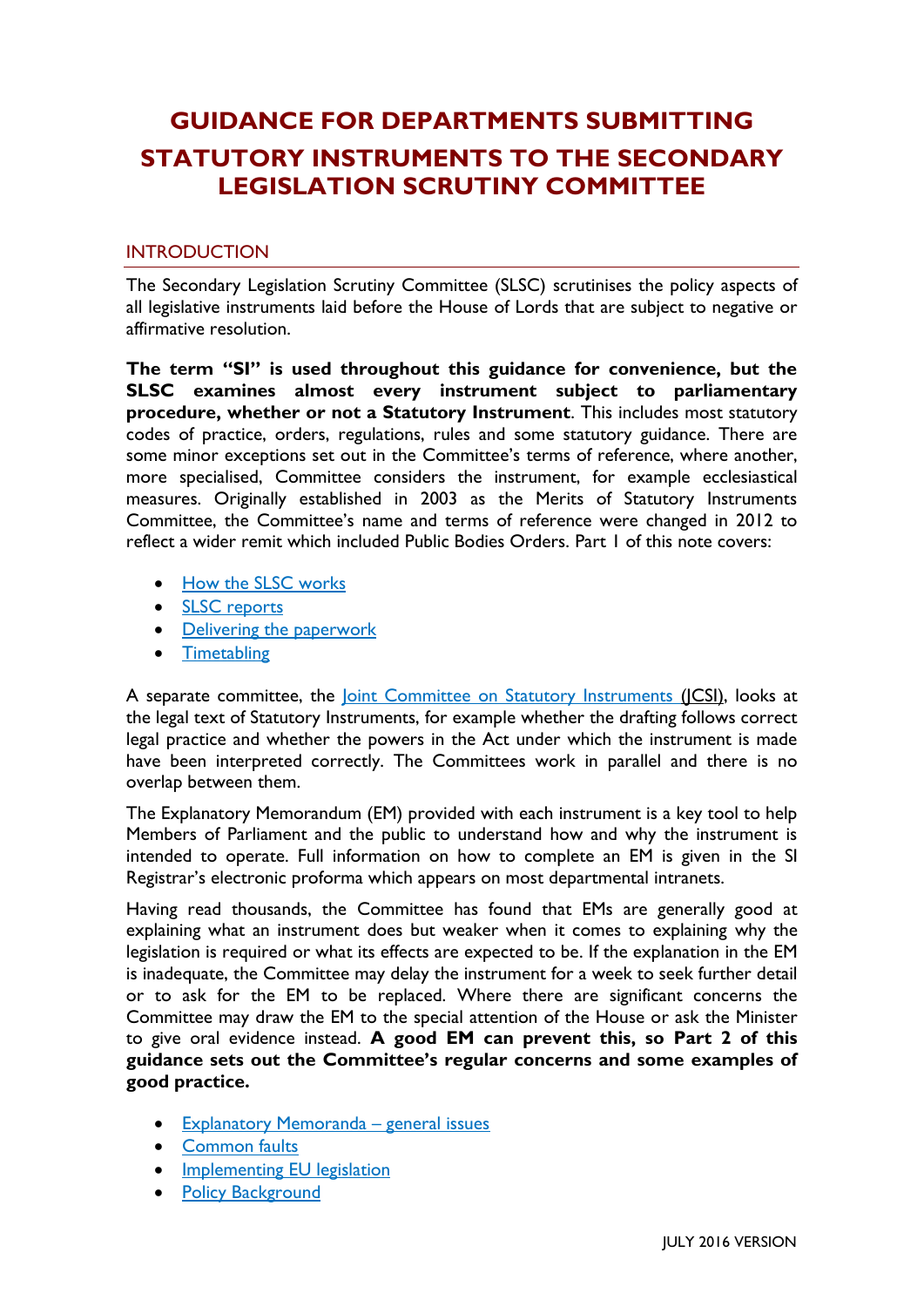- [Consultation Outcome](#page-9-0)
- **•** [Guidance](#page-10-0)
- [Impact Assessment](#page-10-1)
- [Monitoring and Review](#page-12-0)
- [Other sections of the EM](#page-13-0)
- [Departmental contact](#page-14-0)

## <span id="page-1-0"></span>PART 1: HOW THE SECONDARY LEGISLATION SCRUTINY COMMITTEE WORKS

The Secondary Legislation Scrutiny Committee (SLSC) is a Lords-only Committee with eleven members. It is supported by a Clerk, a Committee Assistant and two Advisers. Contact details for them are provided, but **Departmental officials should initially raise any queries with their own Department's Parliamentary Unit** as the staff there are very familiar with the SLSC's requirements.

The Committee meets weekly while the House is in session, on Tuesday afternoons, to consider the policy aspects of the instruments on that week's agenda. Instruments laid on any day of week 1 will usually be considered by the Committee on the Tuesday of week 3, i.e. within 12 to 16 days of laying. If the Committee has further questions the instrument may be held over while further information is obtained. **During the scrutiny process officials can expect questions by phone or e-mail with a short deadline.** 

### Grounds for reporting

The SLSC sees about 1,000 SIs a year and its task is to draw any significant or flawed item to the attention of the House if it falls within its [terms of reference.](http://www.parliament.uk/business/committees/committees-a-z/lords-select/secondary-legislation-scrutiny-committee/role/tofref/) In summary these are that the instrument:

- (a) is politically or legally important or contains policy likely to be of interest to the House;
- (b) is inappropriate in view of changed circumstances since the parent Act;
- (c) may inappropriately implement European Union legislation;
- (d) may imperfectly achieve its policy objectives;

And in addition from the start of session 2014-15

- (e) has supporting material that is inadequate in explaining the policy intention
- (f) has been subject to an inadequate consultation process.

When the Committee draws an instrument to the attention of the House it may be in neutral terms and simply because the policy is topical but, particularly when reporting an instrument on grounds (b) to (f), the report may suggest that it is deficient in some aspect and propose questions which the House may wish to pursue.

### Special Reports

The SLSC also issues occasional special reports arising from its observation of how SIs are generally handled. The two new terms of reference were agreed by the House because, over the previous sessions, there had been a noticeable drop in the quality of Explanatory Memoranda and the consultation exercises conducted. The Committee makes a clear distinction between instruments where they consider the policy is flawed (grounds (c) and (d)) and instruments where they have insufficient information to form a clear view (new grounds (e) and (f)).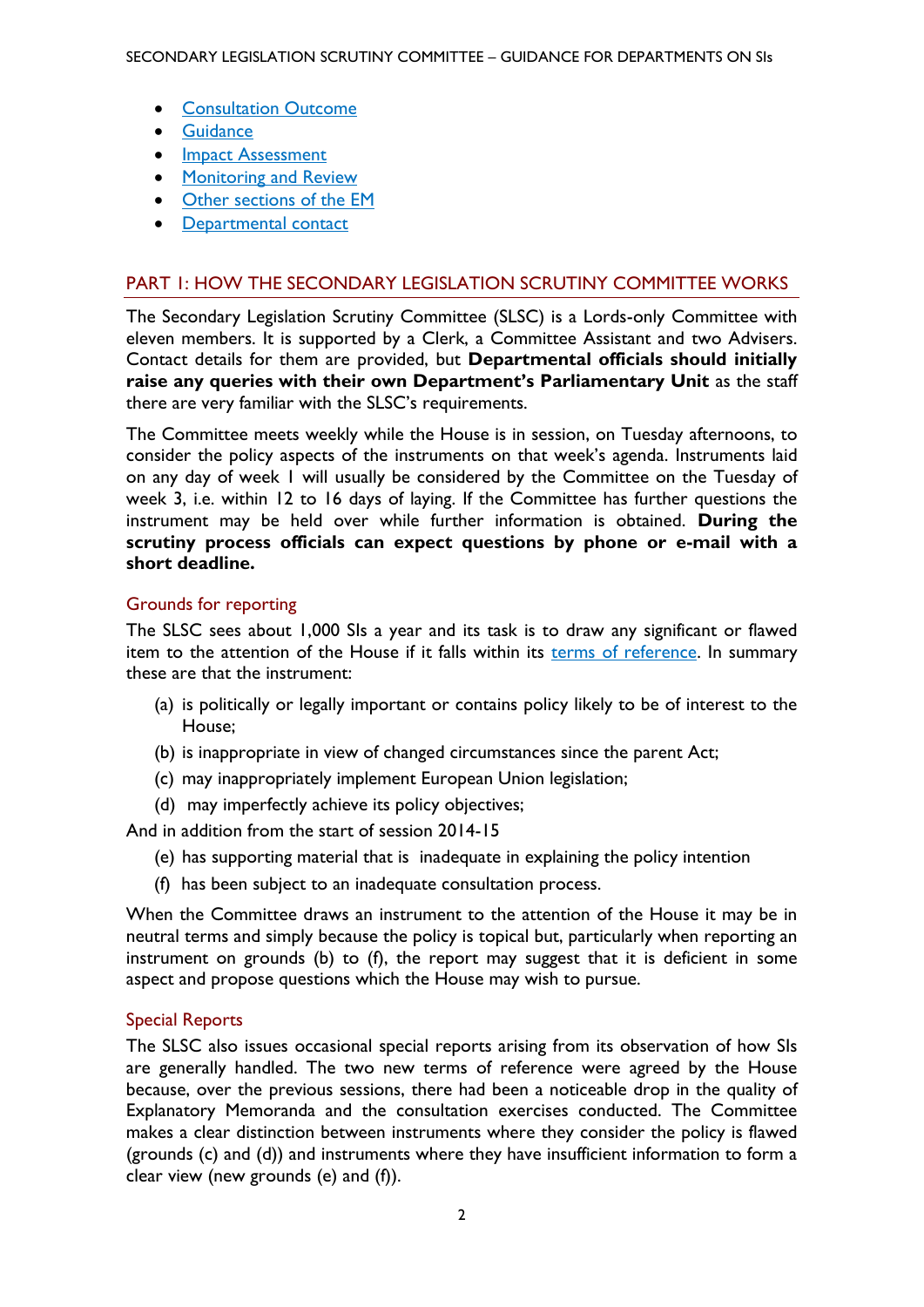#### <span id="page-2-0"></span>SECONDARY LEGISLATION SCRUTINY COMMITTEE REPORTS

The SLSC's reports are usually published on Thursday in hard copy and on our publications webpage. A summary is also available by email on Wednesday evening. Anyone regularly dealing with secondary legislation may subscribe by emailing to [hlseclegscrutiny@parliament.uk](mailto:seclegscrutiny@parliament.uk)

#### What is the purpose of the Report?

- When the Committee formally reports an instrument the title will appear on the front cover and there will be a commentary highlighting the key issues and sometimes suggesting questions the House may wish to pursue. Where criticism is made, it is anticipated that a member of the House will follow it up, by a motion for debate, or an oral or written question.
- The SLSC's reports also act as a news service to the House. The "Other instruments of interest" section contains paragraphs that flag up instruments that are significant for some reason without implying that the House needs to take action.
- Although there may be extensive discussion in Committee, the reports clear 90% of SIs without formal comment - the titles of these instruments are simply listed at the back of the report.

Unlike the JCSI, the SLSC does not have a formal scrutiny reserve, however, by convention, the Government seeks to avoid scheduling a debate to approve an instrument before the SLSC has reported.

### Government Responses

There is no need for the Government to respond to reports on an individual SI **unless the Committee explicitly requests such a response by separate letter**. Such letters may be either at official or ministerial level and will indicate a deadline (usually less than a week because of the need to publish the information before a debate takes place).

**Where there is a debate, however, the House will expect the Minister to address any points made in the Report during his opening speech.**

### <span id="page-2-1"></span>DELIVERING THE PAPERWORK

**15 double-sided hard copies** of the instrument collated with the Explanatory Memorandum (and, where applicable, any other supporting documents such as the Transposition Note or Impact Assessment) should be delivered to the SLSC Committee secretariat **on the day of laying.**

Please also include copies of any codes or guidance necessary to the understanding of the instrument: for example when a short SI simply brings a code or set of construction standards into force but the code itself is not subject to parliamentary scrutiny.

### Please do **not** send the SLSC:

• instruments that are laid before the House of Commons only;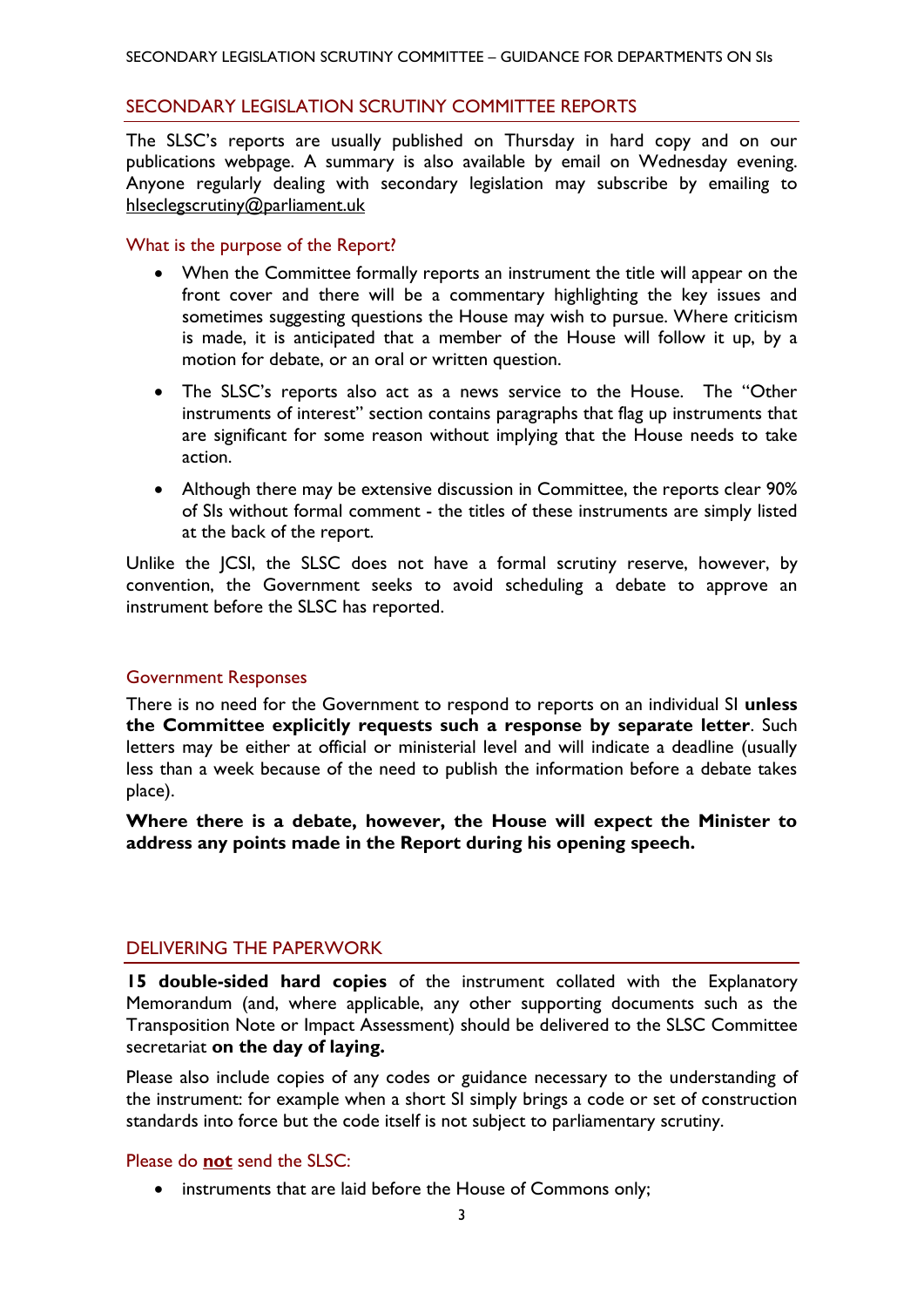- instruments not subject to parliamentary procedure
- commencement orders
- correction slips

And these are dealt with by different Committees:

- a remedial order, or draft remedial order, under section 10 of the Human Rights Act 1998 (which should be sent to the Joint Committee on Human Rights);
- a draft order under the Legislative and Regulatory Reform Act 2006 (which should be sent to the Delegated Powers Committee);
- a Measure under the Church of England Assembly (Powers) Act 1919 or instrument made under a Measure;

### <span id="page-3-0"></span>TIMETABLING: MANAGING THE FLOW

Departments should be aware that there are times of peak activity for Statutory Instruments, for example, just before the end of the calendar or financial year, a common commencement date (CCD) or recess. Plan ahead to avoid these periods if you can, or allow extra time for the instrument to pass through the scrutiny process.

#### Negative Instruments

A negative instrument may be laid at any time of year (subject to the practical considerations set out in paragraphs 3.62-3.63 in the *[Companion to the Standing Orders of](http://www.publications.parliament.uk/pa/ld/ldcomp/compso2013/2013co05.htm#a44)  [the House of Lords\)](http://www.publications.parliament.uk/pa/ld/ldcomp/compso2013/2013co05.htm#a44).*

No debate is required but it is a convention that negative instruments should not come into effect until **a minimum of 21 calendar days** after they have been laid. It can be helpful to industry or enforcement agencies to lay instruments well in advance of the date that they are intended to come into force. The SLSC will be critical if the period allowed for implementation appears too short.

A negative instrument laid during recess will be considered by the SLSC at the start of the next term **and the department may be criticised if significant regulations come into force when the House is not sitting.**

#### Affirmative Instruments

An affirmative instrument can only be laid when both Houses are sitting. It can only progress when the Houses are sitting.

When calculating how much time to allow for the parliamentary process, you are advised to find out when the SLSC and the Joint Committee on Statutory Instruments would be likely to consider the instrument, and then allow a further  $3 - 4$  sitting weeks after that.

Government business managers (The Whips) recommend you **allow a minimum of 6**  *sitting* **weeks** for the instrument to pass through all its Parliamentary stages. However more time may be required if the instrument is not cleared on first consideration by one of the Committees; and/or if there is a high volume of affirmative instruments waiting for approval by the House (for example in the run-up to recesses). You are therefore strongly encouraged to liaise with your Department's Parliamentary unit which will be aware of the timetables of the Committees and of the Whips Office in each House.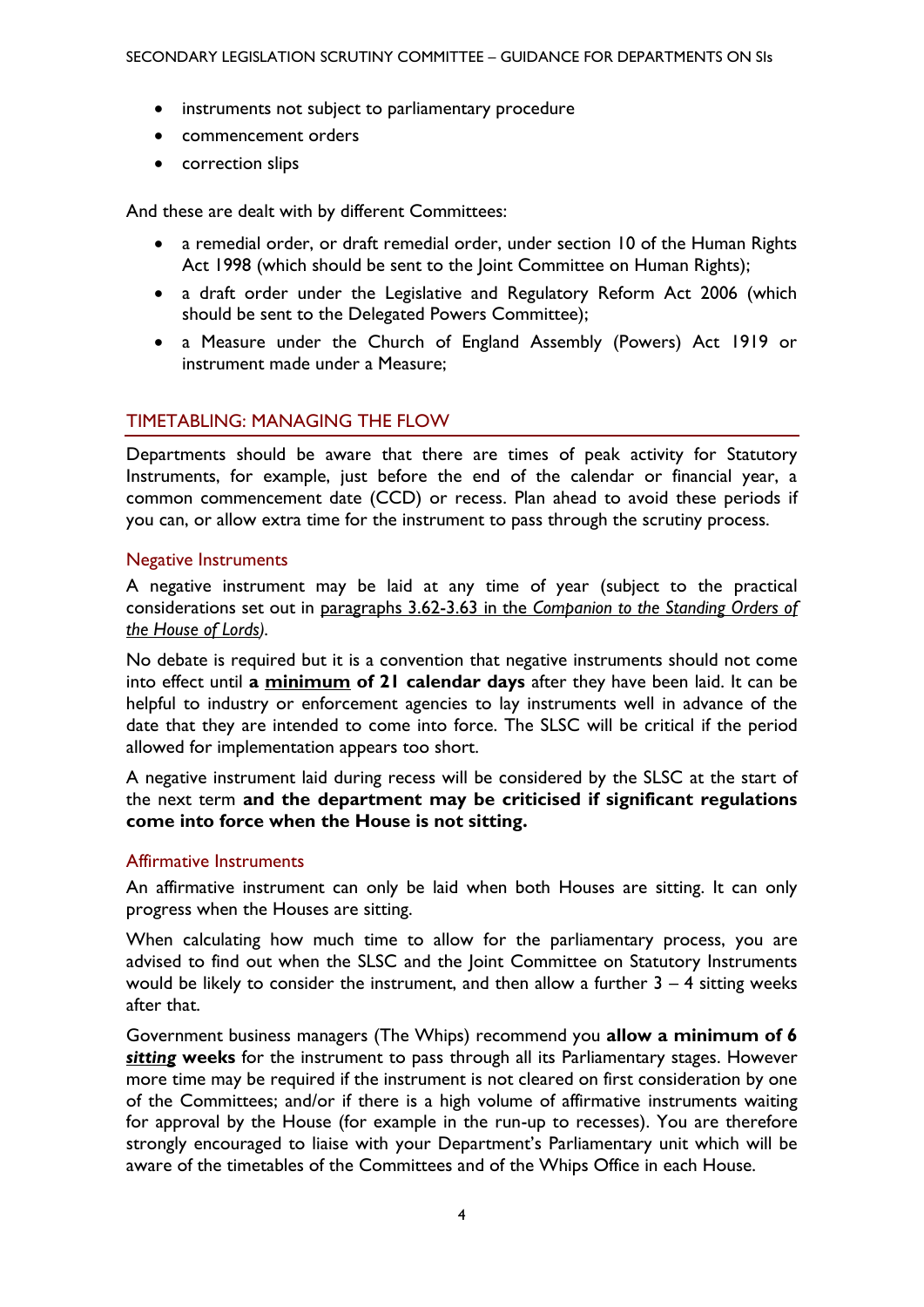In the last session the Committee commented adversely on a number of affirmative instruments which had a specific implementation date included on the face of the instrument but were laid too close to that date to allow for normal scrutiny. In its end of session report the SLSC made clear that if a Minister wishes legislation to come into force on a particular date **it is the responsibility of the Department to lay the instrument sufficiently in advance of that date to be sure of completing the parliamentary process in time.**

While the Committee will always seek to assist with genuine emergency legislation (for example to deal with terrorism or flooding), poor planning by a Department does not qualify for special treatment.

# <span id="page-4-0"></span>PART 2: EXPLANATORY MEMORANDA – GENERAL ISSUES

The Explanatory Memorandum (EM) should follow the format set out in Appendix H to Statutory Instrument Practice: the electronic EM template provided by the SI Registrar (which appears on most Departmental intranets) meets those requirements. But that is just the framework – this guidance adds some examples of good practice to illustrate how the relevant sections of the framework should be completed to meet the SLSC's needs.

In addition, the SLSC's officials tell Departments about EMs which the Committee commend and so your Parliamentary Clerk's office should be able to provide examples of good practice that relate more closely to your subject area.

# Purpose of an EM

The purpose of the EM is to provide members of Parliament and the public with a plain English, free-standing, explanation of the effect of the instrument and why it is necessary**.**

**It is not meant for lawyers, but to help people who may know nothing about the subject quickly to gain an understanding of the SI's intent and purpose**. Legal explanations of the changes are already given in the Explanatory Note which form part of the actual instrument.

You need to explain the basics: for example, **never simply refer the reader to a weblink without stating the key points of the document in question:**

- don't say the policy was all explained in the White Paper without summarising the relevant aspects in the EM and highlighting which pages of the document refer;
- don't say the consultation was broadly positive without providing a summary of the percentages broadly for and against the policy proposal and any particular points of support or disagreement.

### Single memorandum for linked instruments

It can be helpful to produce a single memorandum for a group of SIs with a common theme. This prevents unnecessary duplication of common background and makes sure that the reader is aware of the links between instruments. In the policy section, after explaining the background to the policy, you should explain the special features of each SI and how it contributes to the overall policy objective.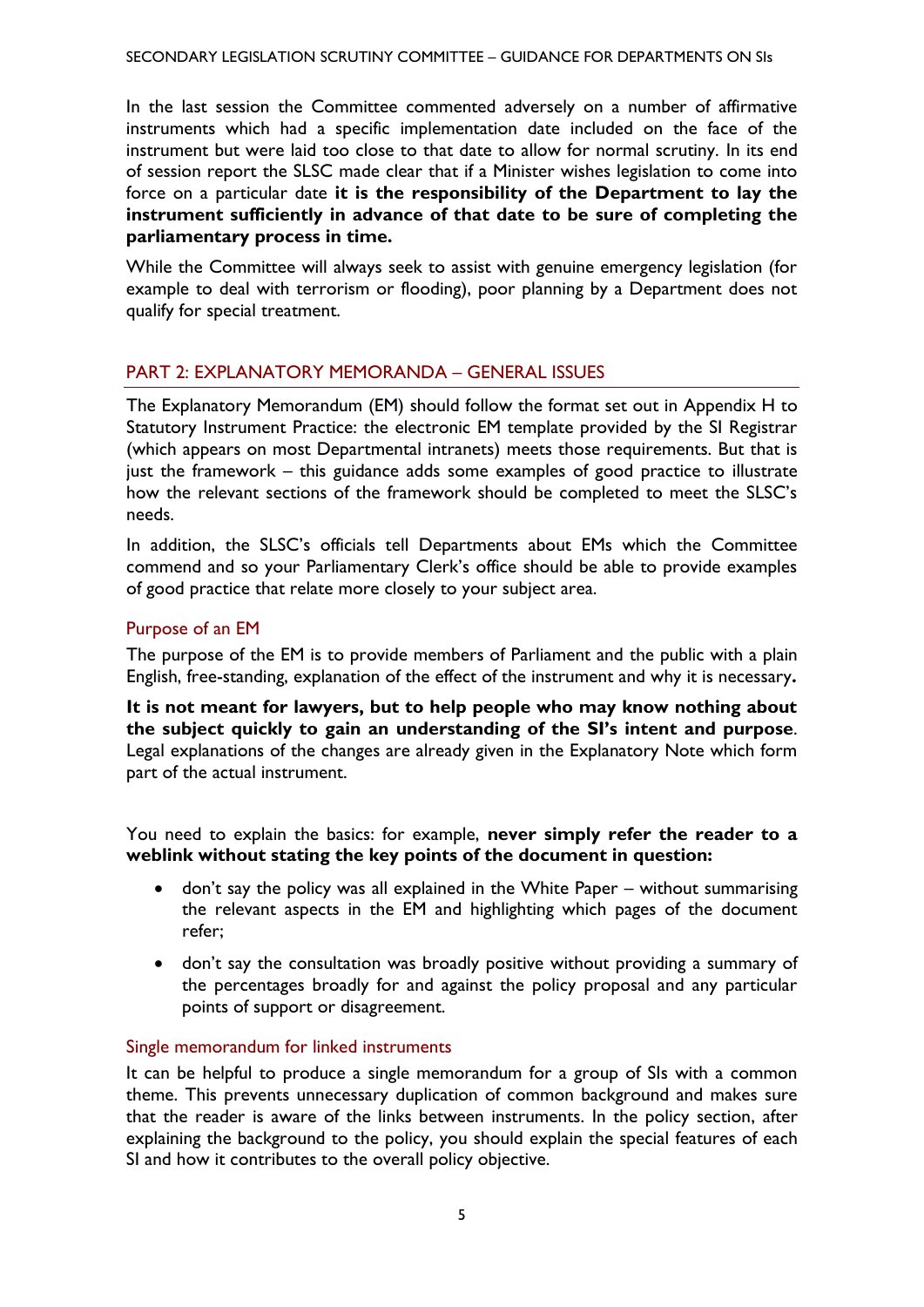For laying purposes a copy of the group EM should be attached to each of the individual SIs to which it relates; but for scrutiny purposes we only need one copy of the EM attached to the whole batch of linked SIs. **Linked SIs should be laid on the same day and, ideally, numbered sequentially**.

Where a series of SIs is to be spread over several weeks or months each item or group will need its own EM. Each EM should explain under heading 4 *Legislative Content* how it is linked to an earlier SI or the later SIs that will follow, for example to set fees or the enforcement procedures that support an earlier instrument.

## Correcting Instruments

Particularly for revised drafts of affirmatives, if the instrument is being re-laid because of drafting or other errors then the EM needs to set out, usually in section 3, the differences between this text and the previous one. Departments often just attach the original EM but the Committee should not be expected to proof-read the two texts to "spot the difference."

# <span id="page-5-0"></span>COMMON FAULTS WITH THE EXPLANATORY MEMORANDA (EMs)

**Writing it like a Press Notice** – a Press Notice is to announce key elements of the policy, an Explanatory Memorandum (EM) has to provide the reasons why the legislation is necessary and make the case for it, using evidence. A Press Notice will say "this policy will reduce crime by 10%", an EM needs to set out the evidence for that statement, for example why 5% or 12% is not a more reasonable assumption, and why the cost of the legislation is proportionate to the outcome.

**Gaps in the logic** – When you have been working on a policy area for a long time and are very familiar with its technicalities it is sometimes difficult to remember to explain the basics. This comes out in Explanatory Memoranda as missing background information or skipping a step in the logic of the explanation (often why it is being done or why it is being done this way).

Familiarity with the topic also leads to overuse of **acronyms and jargon** *(eg SIPP, NOx, credit repair)* such terms should be explained or, better, avoided.

**Out of date drafting** – the EM has been in draft for some time while some other part of the process is completed and is then submitted in a hurry. We often find dates in the draft referred to as XXXX or inconsistent with what is in the instrument. We even find that the title of the instrument has changed and is different in the EM to the title on the face of the SI.

**Time warp** – the draft says the guidance on consultation analysis will be published (future tense) prompting a question from the SLSC about when that will happen, to which the answer is usually that it has already been published. The laying requirement is that **any supporting information such as Impact Assessments, analysis of consultation responses or public guidance should be published on the day the instrument is laid** so it is available for scrutiny. To avoid follow up questions make sure the actual position is stated clearly in the EM.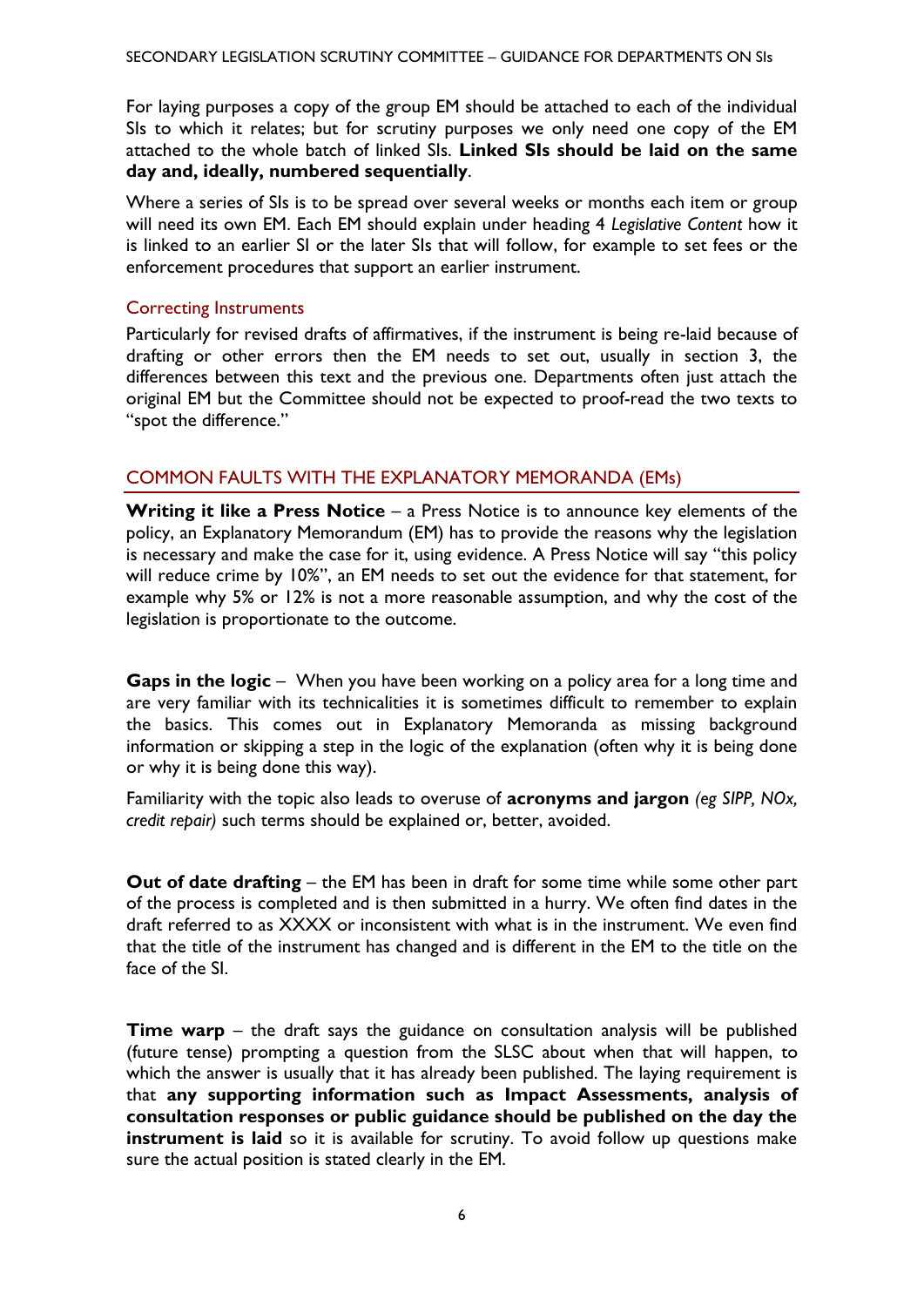**Just weblinks** – the guidance requires the headline outcomes of the Impact Assessment and the Consultation analysis to be set out in the EM. Often that section of the EM just says "see weblink xxx". Similarly in the policy section of the EM we will see "this follows up the White Paper see weblink xxx". That is not an explanation, that is telling the reader to go away and work it out for themselves. A few short sentences should be enough to explain the relevance of the source document. Also given that many are lengthy documents covering a wide range of policy proposals it is helpful to include the specific page or paragraph numbers in the reference to the weblink.

**Don't use "not applicable" under any heading.** Your opinion may be correct but the Committee has no way of knowing that unless you explain the position briefly:

#### **For example:**

No separate consultation exercise was conducted as this instrument corrects minor drafting errors in the original regulations and does not change the policy. A consultation exercise conducted when preparing the original regulations found that 63% of respondents supported the proposal, that analysis can be found at [www.departmentof](http://www.departmentof/)

*or*

This instrument sets the fees for the licensing provisions described in the main regulations, SI 2012/1234. The impact of the fee regime will be included in the overall evaluation of the effect of those regulations in December 2016.

*or*

No guidance is needed as the instrument imposes no new obligations on external bodies

### **Don't leave loose ends**

Sometimes it is helpful to try and put yourself in the reader's position. A simple statement of what the instrument does may still leave some questions in the reader's mind. If you provide answers to predictable questions in the EM, you may save yourself the work that might otherwise arise from follow-up letters or Parliamentary questions.

Such questions often arise when an instrument is one of a series – for example if this SI sets up a licensing system but a later one will set the fee: it would be helpful to let the reader know that the level of fee is currently subject to consultation and a further SI will follow in 3 months.

## For example**: Draft Code 10: Modification of Subsisting Rights (Pensions Regulator, laid June 2006)** *EM para 4.3*

It is intended to bring the Code of Practice into effect as soon as possible, as sections 67 to 67(I) of the Pensions Act 1995 came into force on 6th April 2006. The Code will be published by the Pensions Regulator in draft form whilst Parliamentary approval for it is awaited. The Provisions of sections 67 to 67(I) are permissive, and the Code itself does not impose any legal obligations. There are, therefore, no adverse consequences arising from the different dates for coming into force.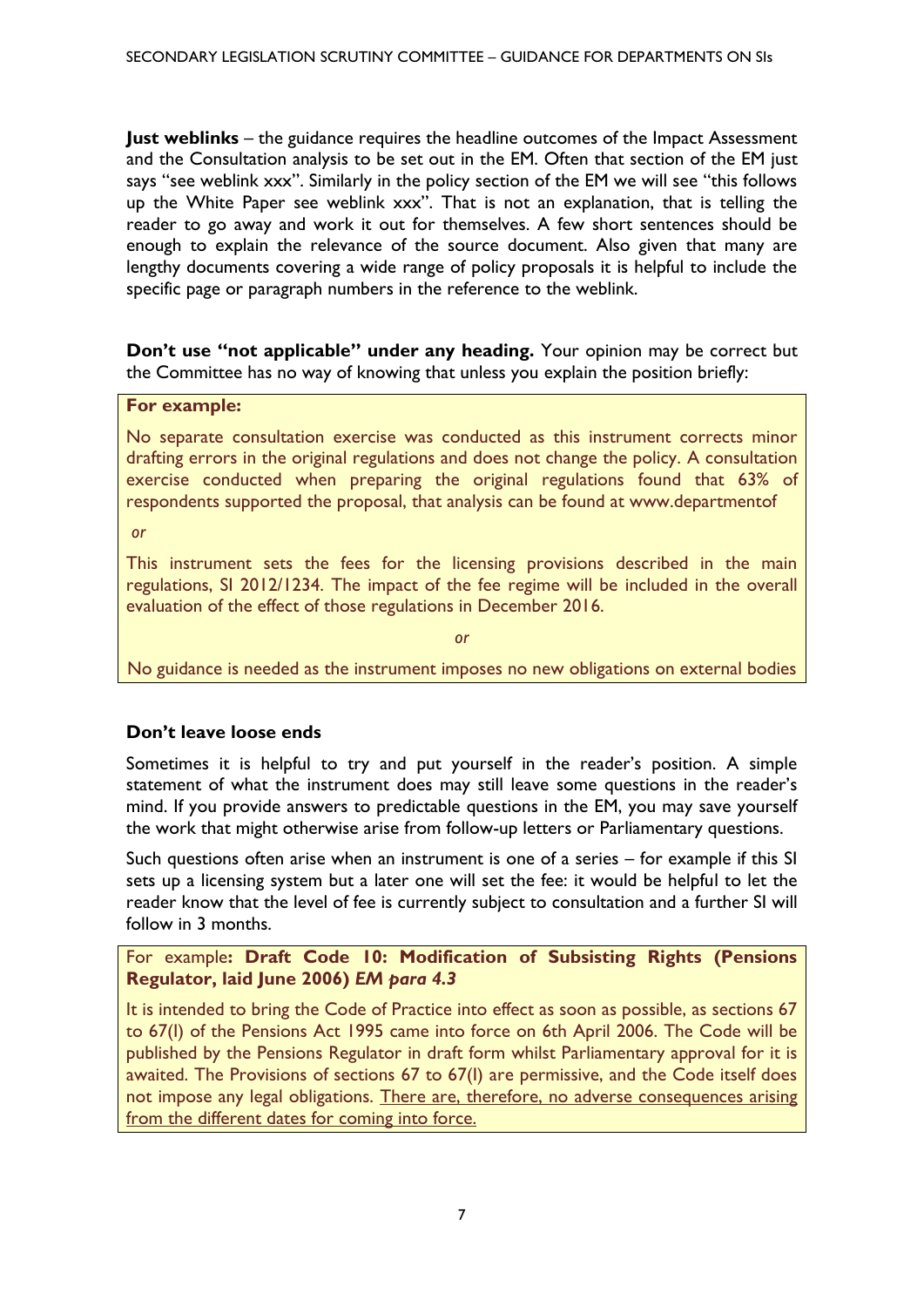#### <span id="page-7-0"></span>IMPLEMENTING EU LEGISLATION

## **Until the UK formally secedes from the European Union these requirements still apply.**

The terms of reference of the Secondary Legislation Scrutiny Committee specifically require it to consider the way an instrument implements EU legislation.

SIs relating to European Union obligations should include a brief summary of the scrutiny history and a Transposition Note. Please explain if there have been any problems in interpreting the EU legislation and transposing it into British law.

You should provide an explanation if your instrument comes into effect significantly before or after the implementation date set out in the instrument.

Some legislation, particularly if it may impact on international trade, has to be notified to the EU for a "stand still period" of three months. You need to include this in your planning timetable – the Committee will not be sympathetic to a request for expedited consideration to avoid infraction proceedings where it is simply a matter of poor planning.

#### Ambulatory References

The Legislative and Regulatory Reform Act 2006 enabled SIs to make **"***ambulatory references"* to EU legislation, which allow updates to an underlying EC Directive to have automatic effect in the UK. This mechanism has been of concern to the Lords because it takes future changes to legislation out of the normal legislative scrutiny process.<sup>1</sup>

This mechanism should only be used for technical updates, which usually appear in an Annex to the Directive, such as adding items to a list of banned chemicals. The agreed Whitehall position on the use of the power is set out in Appendix 1 of the Merits Committee's 25<sup>th</sup> [Report of session 2008-09.](http://www.publications.parliament.uk/pa/ld200809/ldselect/ldmerit/151/15106.htm) The Explanatory Memorandum should make it clear if an ambulatory reference is being introduced. **If the power is applied to anything other than simple technical updates the Committee expects to see a full explanation of why this is proposed, including how any risks or unintended consequences are to be managed in the absence of further Parliamentary scrutiny.** 

### <span id="page-7-1"></span>POLICY BACKGROUND – EM Heading 7

#### What is being done and **why**

The Committee looks at about 30 SIs a week so **the EM's explanation of the policy and purpose of the SI is meant to be succinct, and able to be fully understood without having to look up other documents.** 

The policy section should explain:

1

- Purpose: how this instrument aims to fulfil the policy objectives of the parent Act/Directive;
- Context: what is the current position, the size and nature of the problem it is addressing;

<sup>1</sup> See for example HL debate 28 October 2009 cols 1231-43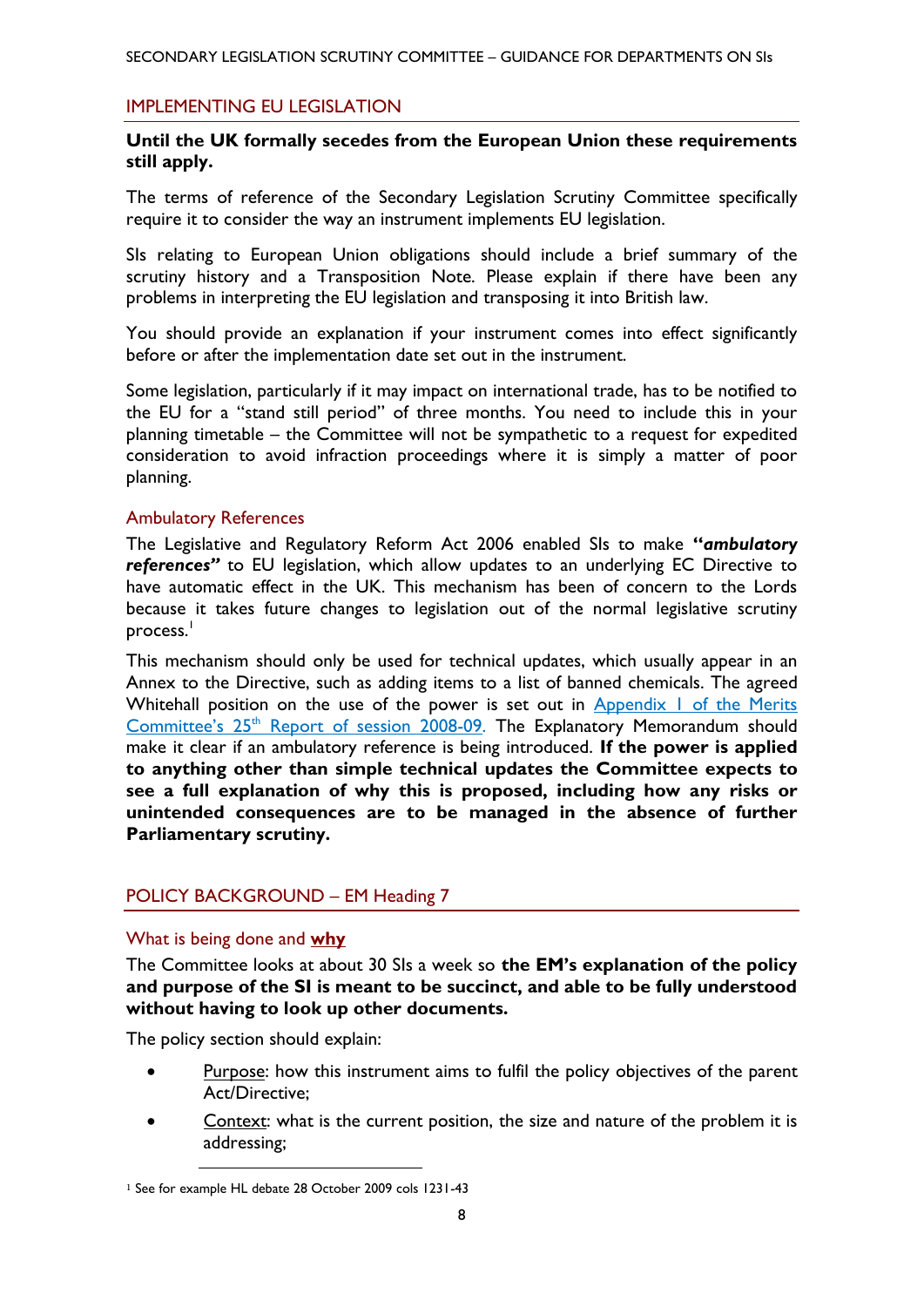- Effects: what will be the effect on the target group, numbers affected, how affected?:
- Evidence: to illustrate why this solution is likely to achieve the policy objective, or the degree to which it will eg it will reduce car crime by 15%
- Significance: whether the change is politically or legally important.

Where the changes are being made following a review or White Paper, refer to its title and include a web link to the report that led to law being changed, but remember to give the gist of the White Paper proposal and the outcome in couple of sentences. (Specific page or paragraph references are also helpful when it is a wide-ranging document.)

Similarly the explanation of the policy and its background should be addressed to the ordinary reader, who should not be expected to have any previous experience of the subject. For example, do not say *"this order extends the XYZ scheme"* without explaining briefly what the XYZ scheme does. Please avoid jargon and explain acronyms.

Simple assertions that all will go according to plan may be challenged, so support them with evidence wherever possible. Particularly where the new regulations amend existing ones, the SLSC will expect to see evidence from the review of how the previous regulations have performed.

### Insufficient information

The Committee has found that EMs are generally good at explaining what the instrument does but often forget to explain **why it is necessary,** so they read more like an announcement than an explanation.

Recently the number of EMs missing out key items of information or evidence has risen and, in consequence, the Committee has been given a new [term of reference](http://www.parliament.uk/business/committees/committees-a-z/lords-select/secondary-legislation-scrutiny-committee/role/tofref/) requiring it to draw to the special attention of the House any instruments that have insufficient supporting information. The Committee's job is examine whether it is persuaded that the instrument before it will fulfil the stated policy objective, it uses this new term of reference when it has insufficient information to form an opinion.

Where there are lesser flaws, or the Committee's questions have identified additional information that the House or public need to know, the Committee may also ask the department to revise and replace the EM. This costs the department money and is best avoided.

Although your proposal may have had departmental approval, you need to remember that the EM is for Parliament which is composed of the Government and the Opposition. So **your EM needs to present a persuasive argument** as to why it is necessary to legislate at all and why the solution proposed will be effective in addressing the problem identified.

### Miscellaneous amendments

For "Miscellaneous amendments" SIs, the memorandum should briefly address each of the broad areas covered. If there is no obvious structure offered by the format of the instrument itself, one way of doing this is to break the regulations down into associated groups e.g. "regulations  $4(a)$ ,  $5(b)$  and  $6(c)$  amend the definition of "incapacity"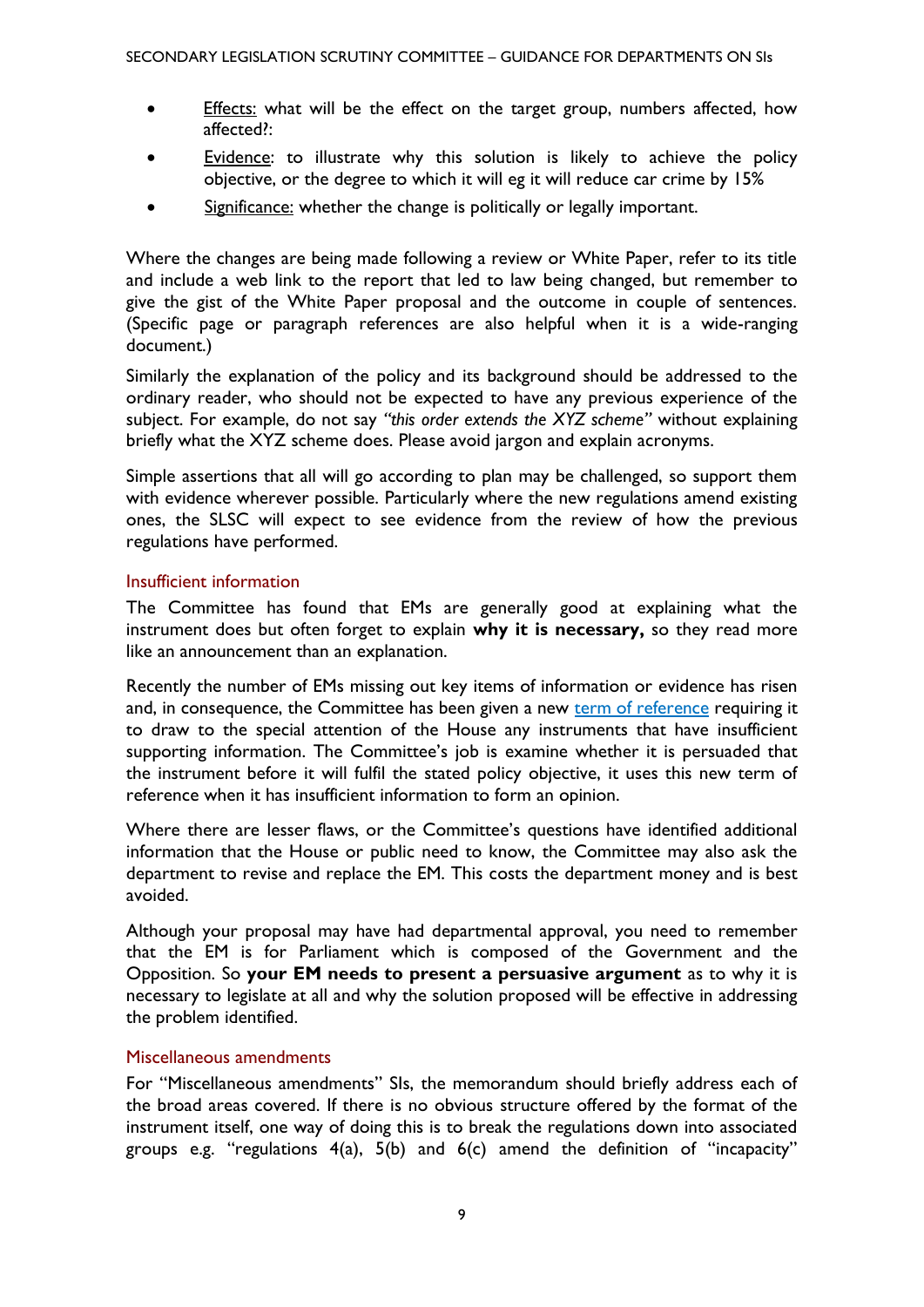## because…" **Such wide-ranging instruments should only be used for tidying up the statute book and not include any major new policy developments.**

# **Consolidation**

Where an instrument amends another instrument, particularly if it is not for the first time, the memorandum should indicate the department's intentions and timescale for consolidation. Although there may be good reasons for it happening at a later date, the Committee will expect to see a statement. Providing an informal consolidated text online to the public free of charge is regarded as good practice, if one is available that should be stated in the memorandum.<sup>2</sup>

# For example*:* **National Health Service (Pension Scheme and Compensation for Premature Retirement) Amendment Regulations SI 2006** *EM para 7.9*

The on-going review of the NHS pension scheme is expected to lead to a completely new scheme and regulations within two years. In the same timeframe there will also be a significant set of corresponding amendments to the current pension scheme regulations. We will only realistically be in a position to consider consolidation at that stage.

# <span id="page-9-0"></span>CONSULTATION OUTCOME – EM Heading 8

The Committee considers that proper consultation is a crucial part of the process of getting an instrument right before it is laid. As the House cannot amend secondary legislation, it is important that each instrument should have been exposed to those who will be affected by its provisions and its suitability reviewed in the light of their reactions before it is laid before Parliament.

The Committee has issued a number of special reports on this matter and so great was the concern that, from session 2014-15, the House gave the Committee a new term of reference to draw attention to instruments that have been subject to inadequate consultation.

### Summary of key issues raised

 $\overline{a}$ 

The section in the EM should set out who was consulted, over what period and how many people responded. There should be some analysis of the key points raised in responses and a short justification of why the department did or did not make changes to its policy in the light of the opinions expressed. Include a link to the **full analysis which should be available on a website at the time the instrument is laid before Parliament.** 

Where an instrument has implications for members of the public, particularly if the legislation imposes fines or other penalties, the Committee looks closely for evidence of how they or organisations that might reasonably be considered to represent them were involved in the formulation of the policy. The Committee will expect the consultation to have included a wide range of interest groups, not just those that the legislation will benefit, but also those expected to enforce the proposed system or advise users, for example the Citizens' Advice Bureau.

<sup>2</sup> As, for example, with the Home Office Immigration Rules website <http://www.ukba.homeoffice.gov.uk/policyandlaw/immigrationlaw/immigrationrules/>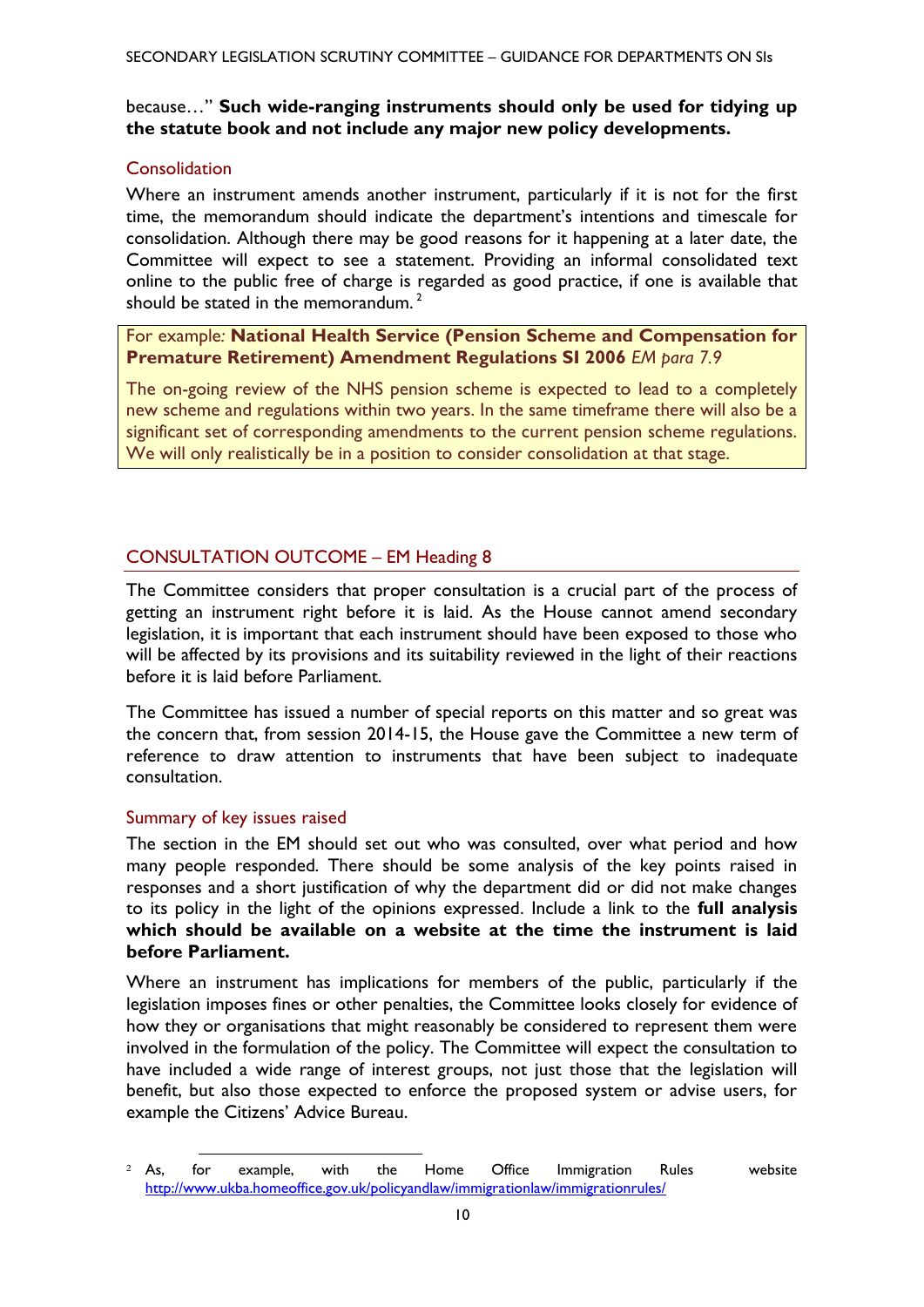## For example: **Dairy (Specific Market Support Measure) Regulations 2010 (SI 2010/1085)**

Across the UK we sought views on the mechanism for distributing payments from the EU dairy fund through public consultations in January and February 2010. The UK decision, Defra consultation letter and a summary of responses to Defra's consultation (relating to England) can be found at – [http://defraweb/corporate/consult/dairy](http://defraweb/corporate/consult/dairy-fund/index.htm)[fund/index.htm.](http://defraweb/corporate/consult/dairy-fund/index.htm) Roughly three-quarters of respondents (including all bar one representative organisation) favoured the same option (which is the option to be implemented).

## **The Smoke-free (Premises and Enforcement) Regulations SI 2006/3368**

A three-month consultation on the draft regulations ran from July to October 2006. Around 550 responses were received *{from what groups? what percentage supported the initiative?},* many of them very detailed, from a range of stakeholders. The Department of Health has made a number of changes to draft regulations based on consultation responses. The most notable changes to this instrument are that:

- enforcement responsibilities for smokefree legislation will be with the lower tier local authorities;
- Port Health Authorities have been included as enforcement authorities;

A full analysis of consultation responses is available on the Department's website at: http://www.dh.gov.uk/Consultations/ResponsesToConsultations/smoke

### Proportionate Consultation

The *[Consultation Principles](https://www.gov.uk/government/uploads/system/uploads/attachment_data/file/492132/20160111_Consultation_principles_final.pdf)* allow for a period of public consultation lasting from 2-12 weeks, with the expectation that the more significant policy initiatives will have a longer consultation period. The SLSC takes a close interest in the degree and appropriateness of consultation; where there is no consultation, it is for less than 6 weeks, or is limited to a target group, an explanation should be given that illustrates why this alternative approach allowed sufficient opportunity for all affected to comment.

The Committee supports the view that consultation should be proportionate to the policy change being made but has in recent months felt that several Departments have miscalculated. In particular they have mistimed the exercise, for example publishing consultations for short periods over Christmas or consulting on Teachers' Pensions over the school holidays. It is with that in mind that the Committee has adopted a new term of reference which specifically targets inappropriate consultation.

### <span id="page-10-0"></span>GUIDANCE –EM Heading 9

<span id="page-10-1"></span>Where the guidance is important to understanding how the instrument will operate, even if it is not itself subject to Parliamentary scrutiny, **please send at least 2 copies to the SLSC Committee** *at the same time as the SI is laid* (and consider sending a copy to the Libraries of each House)**.** This is particularly important when guidance sets out the details of how decisions on individuals are to be made under the legislation eg what criteria will be used to give or deny someone benefits, permit entry to the country, determine fitness to practice.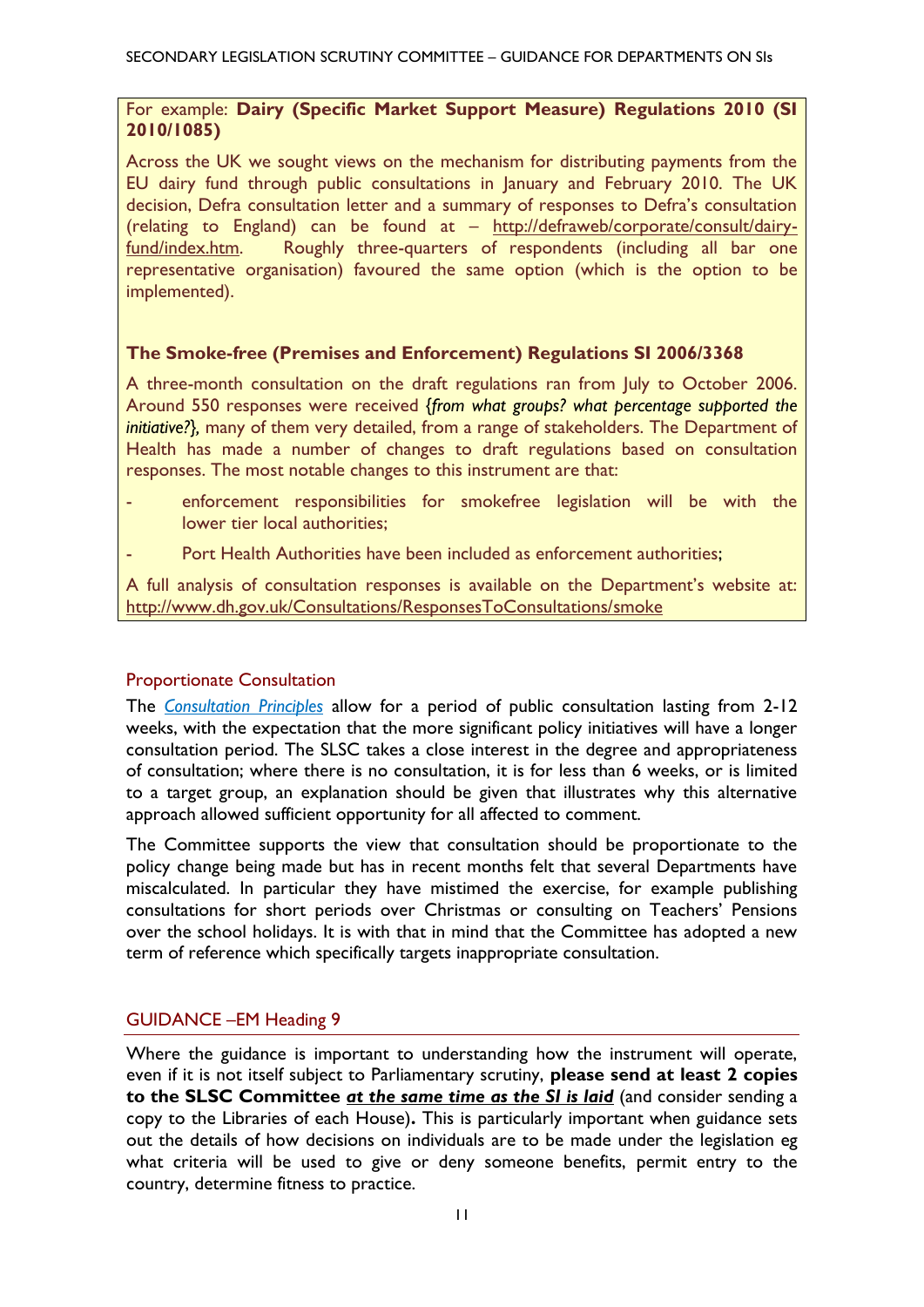The Explanatory Memorandum should set out what guidance or training the department or others<sup>3</sup> are providing to the civil servants who will have to operate the system as well as to the public or industry sector that will be required to meet the new obligation. It is generally regarded as best practice to publish such guidance in advance of the legislation coming into effect to allow time for familiarisation or training.

## For example: **Beef and Pig Carcase Classification (England) Regulations 2010 (SI 2010/1090)**

A detailed guidance note for the industry explaining how the new EU provisions on the beef and pig carcase classification will operate is being provided by Defra. It will be placed on the Rural Payments Agency (RPA) website as the Agency is responsible for the implementation and enforcement of the carcase classification rules. It will be available to users, stakeholders and enforcement agencies.

# **Sanctions**

There may need to be different versions of the guidance, for example one for enforcers and one for the public. Particularly where the legislation imposes a penalty or sanction there needs to be a clear statement of what behaviour will result in the penalty or fine being imposed. While it is acceptable for the legal text of the SI to cross-refer to a long list of numbered European Directives, the EM and guidance need to make a plain English explanation available to the groups affected so that they will know that if they do x the consequences will be y.

# IMPACT ASSESSMENT – EM heading 10

1

Even if the policy does not meet the formal threshold for an Impact Assessment (IA) **always include a short explanation of the net effects of the policy in the EM including broad brush figures for costs and benefits.** 

# For example: **End-of-Life Vehicles (Amendment) Regulations**

The impact on business, charities or voluntary bodies is estimated to be of minimal cost because the Regulations are principally concerned with making technical changes that are already common across Europe and simplifying certain reporting requirements.

The impact on the public sector is estimated to be a small annual saving of  $E7,000$ because the Regulations now give effect to future changes to a technical annex of the Directive meaning that no time will need to be spent amending UK legislation when these changes are made.

Where an IA has been prepared then **a hardcopy should be attached as an Annex to the EM for the use of the Committee** (the weblink should also be included in the EM for the general reader). The IA provided should be the Final version and be signed by a Minister.

Recently departments have several times failed to provide an IA because the document has not yet been validated by the Regulatory Policy Committee – that is an internal

 $3$  E.g. trade organisations or professional bodies with which the Government liaises.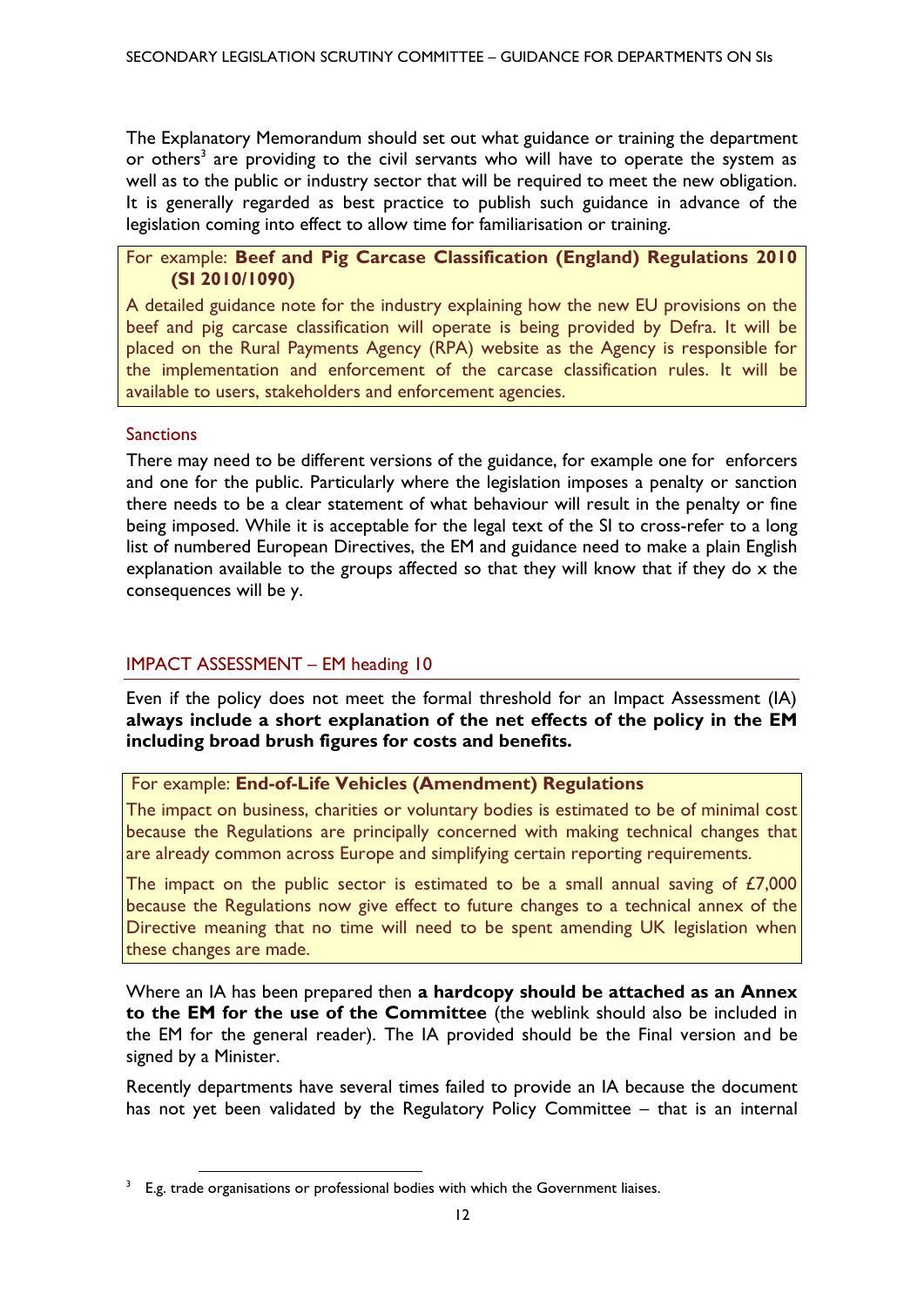planning matter for government – it is not an acceptable excuse for failing to present all the necessary documentation at the time the instrument is laid before Parliament.

If you are recycling the IA prepared for an Act which this instrument helps to implement, please only include the relevant extracts and confirm in the EM that the figures are still accurate.

**Remember that an IA should be considered for public sector costs**. If the legislation will need more civil servants or infrastructure to make it work, if major savings or costs are involved they should be explained in the EM and an IA may be required.

We asked Cabinet Office for clarification of the Government's policy on the production of formal IAs in October 2015, the response<sup>4</sup> said:

"The requirements regarding impact assessments remain as set out in the Better Regulation Framework Manual. In summary, the position is that:

- Impact assessments are mandatory for measures that have a significant regulatory impact on business and civil society organisations;
- For all other measures, responsibility for determining the appropriate level of appraisal (including whether an impact assessment should be produced) is delegated to departments;
- Where departments have delegated responsibility as described, **they are expected to consider the needs of Parliament,** as well as other factors such as proportionality etc."

# <span id="page-12-0"></span>MONITORING AND REVIEW – EM Heading 12

What are the success criteria for this instrument? This section is of particular interest to the SLSC Committee since its terms of reference require it to consider whether an instrument imperfectly achieves its policy objective**.** To do this they need a clear statement of the Government's policy objective and the degree of change it expects to achieve. Where possible please define the intended outcome in measurable terms.

### For example:

The changes in the fee structure aim to achieve full cost recovery of the process of issuing and administering this licence by April 2014 *or* 

The changes set out in this instrument aim to reduce identity theft by 10% over the next 3 years*.* 

You should also explain when and how the legislation will be reviewed to see whether these targets have been achieved or what factors have affected the intended outcome. Secondary legislation will normally be reviewed after 3-5 years, although, particularly with an innovative scheme, there may be reasons for reviewing it sooner. **Here or in the Impact Assessment there should be a clear statement of the current position so the change against that benchmark can be assessed in the future.**

For example**:** 

1

<sup>4</sup> [11th Report,](http://www.publications.parliament.uk/pa/ld201516/ldselect/ldsecleg/44/4402.htm) session 2015-16 (HL Paper 44)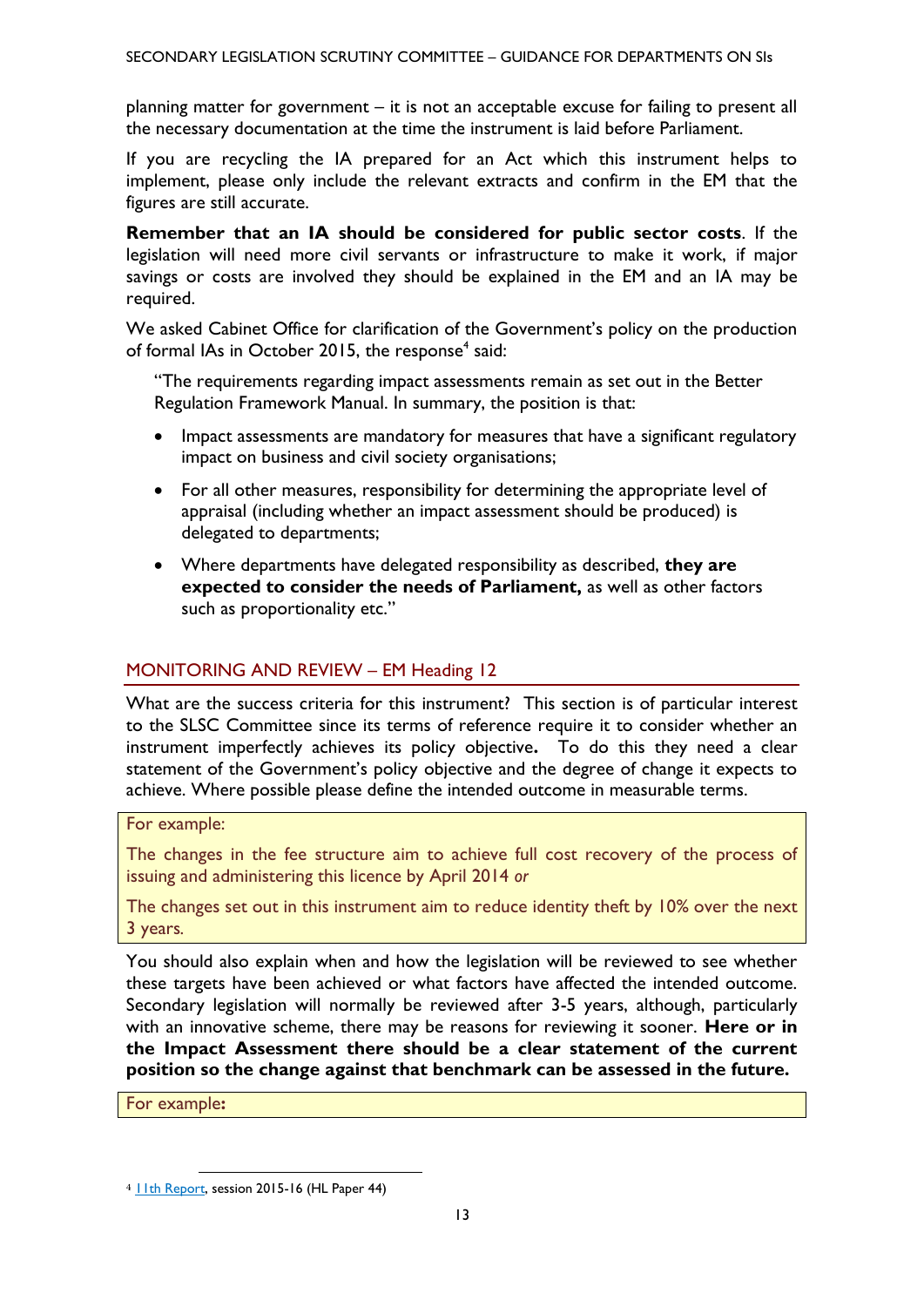- The income from crime statistics will be subject to internal review after 12 months and the legislation may be amended accordingly *or*
- The University of London has conducted a benchmark study and will review the position again in 3 years; a report will be published towards the end of 2015 *or*
- As the instrument makes only consequential amendments to the Railways Act 1993 no monitoring or review is felt to be necessary. However, at the end of the transitional period for Regulation EC/1370/2007 on 3 December 2019 the European Commission must present a report on the implementation and developments in the provision of public passenger transport in the Community. As a result there are ongoing reviews of existing measures and consideration whether to enhance or bring forward additional legislation particularly in the rail sector.

## <span id="page-13-0"></span>OTHER SECTIONS OF THE EXPLANATORY MEMORANDA

### EM heading 2 - *Description*

Plain English should be used to explain to the lay reader **in two or three sentences** what the instrument does and why. This is to help the reader to identify what the instrument is about and whether it is the item they are looking for. **Many readers will be using on-line search engines,** so it is helpful if the description uses the common key words that help identify the subject of the instrument.

#### **For example:** *three sentences but not plain English*

This Order makes supplementary and transitional provision in respect of new provisions regarding police authority membership which are being commenced under the Police and Justice Act 2006 ("the 2006 Act"). The new regime will come into operation in the case of police authorities established under section 3 of the Police Act 1996 on 1 April 2008 and in the case of the Metropolitan Police Authority on 3 July 2008. This Order ensures that, until that new scheme comes into operation, existing lay justice members of police authorities in England and Wales whose appointments would otherwise expire on or after 15 January 2007 shall have their appointments extended until 31 March 2008 or, in the case of the Metropolitan Police Authority, 2 July 2008.

**Better:** This Order makes transitional provisions to extend existing lay justice appointments to police authorities until the new scheme under the Police and Justice Act 2006 takes effect in 2008.

# EM heading 3- *Matters of special interest to the JCSI*

Although this section is mainly for the technical, legal aspects that are of interest to the JCSI, the SLSC is also interested in SIs that breach **the 21-day rule** ( the convention by which instruments are generally laid at least 21 calendar days before they need to come into effect to allow time for those affected to become aware of the change).

The EM should explain why the policy requires such urgent action, why it could not be avoided, and what the impact of delaying the legislation to satisfy the rule would be. **By reducing the 21 day period you are reducing the time Parliament has to scrutinise the instrument, and this should not be done for departmental convenience.** Most departments require Ministerial clearance to lay an instrument that breaches the rule.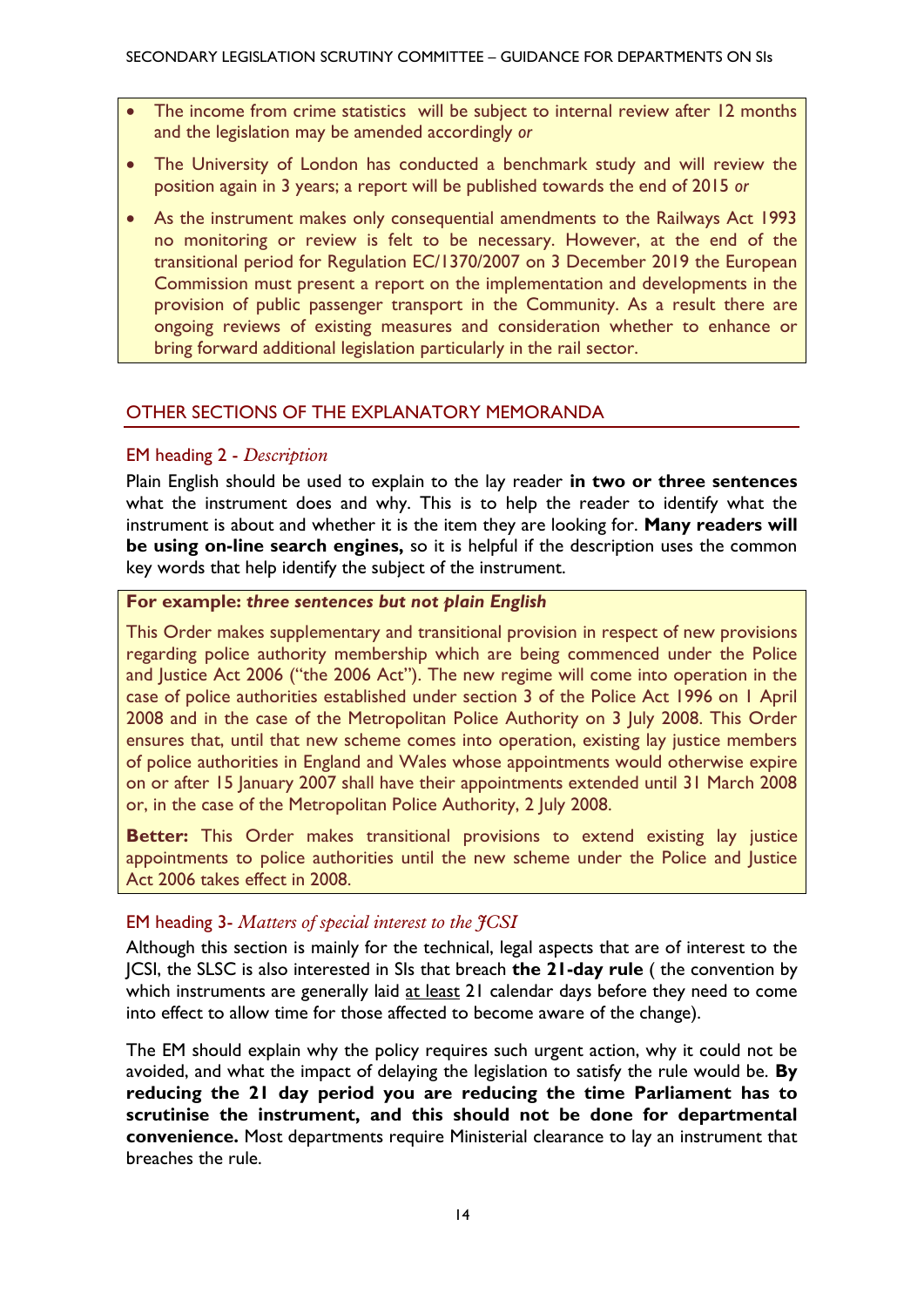Similarly, if the instrument came **into force before it was laid**, the EM should explain why. In this case Departments are also required to send a letter to the Speaker of each House, with a copy to the Chairman of the SLSC (and JCSI) to explain the circumstances (see section 4(1) of the Statutory Instruments Act 1946).

The SLSC's main concern will be about practical consequences: for example, whether those on whom the obligation falls, or those who have to enforce the policy, have been given sufficient information to be able to react within the time allowed. There are circumstances, such as tax changes, or public health measures where bringing an SI in with little notice is justifiable – but the circumstances need to be explained.

**If the instrument makes corrections** in response to a JCSI report or revises a previous version of an affirmative SI, you should set out the key changes made in this section. For the SLSC's benefit mention if the change amends the policy in any way.

# EM heading 4 - *Legislative background*

The legal power under which the instrument is made will be clear from the instrument itself and there is no need to mention that power in the EM unless it is being used for the first time or in an unusual way. Nor is it necessary to list the changes that the instrument makes – that normally features in the Explanatory Note at the end of the SI.

Use this section to set the instrument in its legislative context: for example, to explain if this instrument forms part of a group or a sequence of SIs that will appear over a few weeks or months, or implements provisions of a new Act. Sometimes a change to the legislation is required to clarify the law because a recent legal case has challenged the existing interpretation of it, remember to give the title, reference and a brief explanation of the judgment here (with a weblink).

If the instrument meets any specific undertakings that have been given to Parliament, whether in the course of a parliamentary debate, question or Committee appearance, please mention those here together with the relevant Hansard or report reference (including a weblink).

<span id="page-14-0"></span>**For example:** Concerns were also raised during the Courts Bill's passage through the House of Lords regarding the conditions to be met before a person was designated a court security officer. It was agreed during the debate that a criminal record check will be undertaken for all court security officers (HL Deb, 11 February 2003, col 592). These Regulations reflect this..

# DEPARTMENTAL CONTACT – EM heading 13

This should be the name and direct telephone number of a person who can provide additional information on the instrument if required. **The Departmental switchboard is not sufficient.** 

Some Departments have taken to using generic e-mails such as jobseekersallowance@dwp … or immigrationpolicy@homeoffice … this is acceptable as long as the email address is closely monitored.

Deadlines for responses to questions are often less than 48 hours. **If the deadline is missed the instrument may be held over to the next meeting or the**